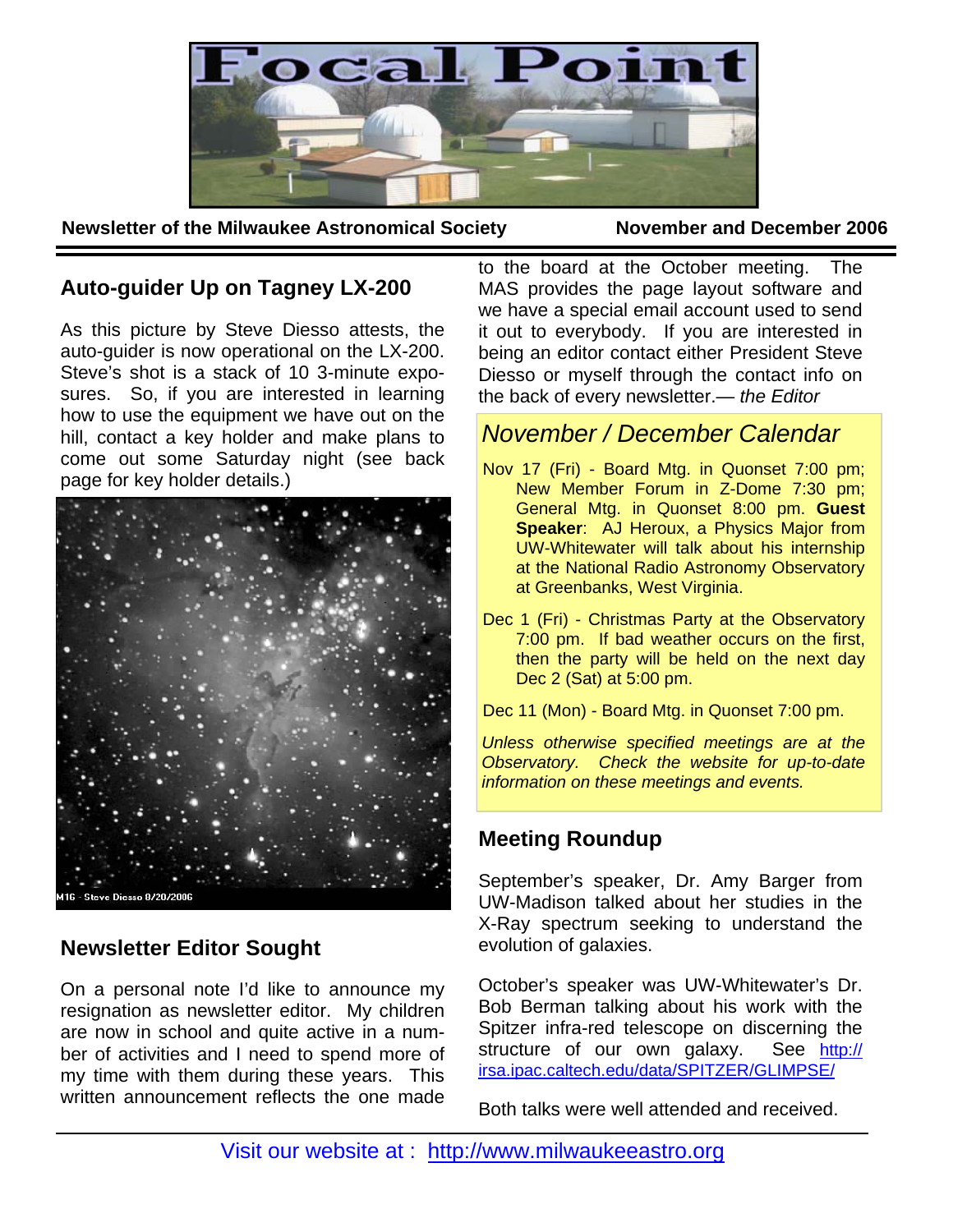### **What I Did on My Summer Vacation**

I went out to Tucson, AZ on September 18<sup>th</sup>. I attended the AOP-Advanced Observing Program. This is an all nighter that's worth every dollar!! Kitt Peak is the world's largest collection of research telescopes in southern Arizona. It is on the Tohono O'Odham Reservation. There are twenty-three optical telescopes and two radio telescopes representing dozens of astronomical research institutions. The scope I used for visual viewing was a 16" Cassegrain. The camera was a Canon EOS Rebel 300 digital SLR. The camera was attached to a Televue 76mm apochromat refractor. I will be doing a presentation in February with more pictures and information on this trip. The skies were clear and it was amazing just to be there. Following is a picture we took of M31.— Jill Roberts



#### **Focal Point Publishing Guidelines**

The "Focal Point" is published bi-monthly (Jan, March, May, July, Sept, Nov).

Articles, Announcements, Graphics, Photos, Swap/Sale Ads etc. should be **submitted 10 days prior to the first of the month** of the pending issue.

Article inputs are **strongly** recommended via email in a Text or Word compatible format.

Submit Focal Point inputs to: **MASFocal-Point@yahoo.com**